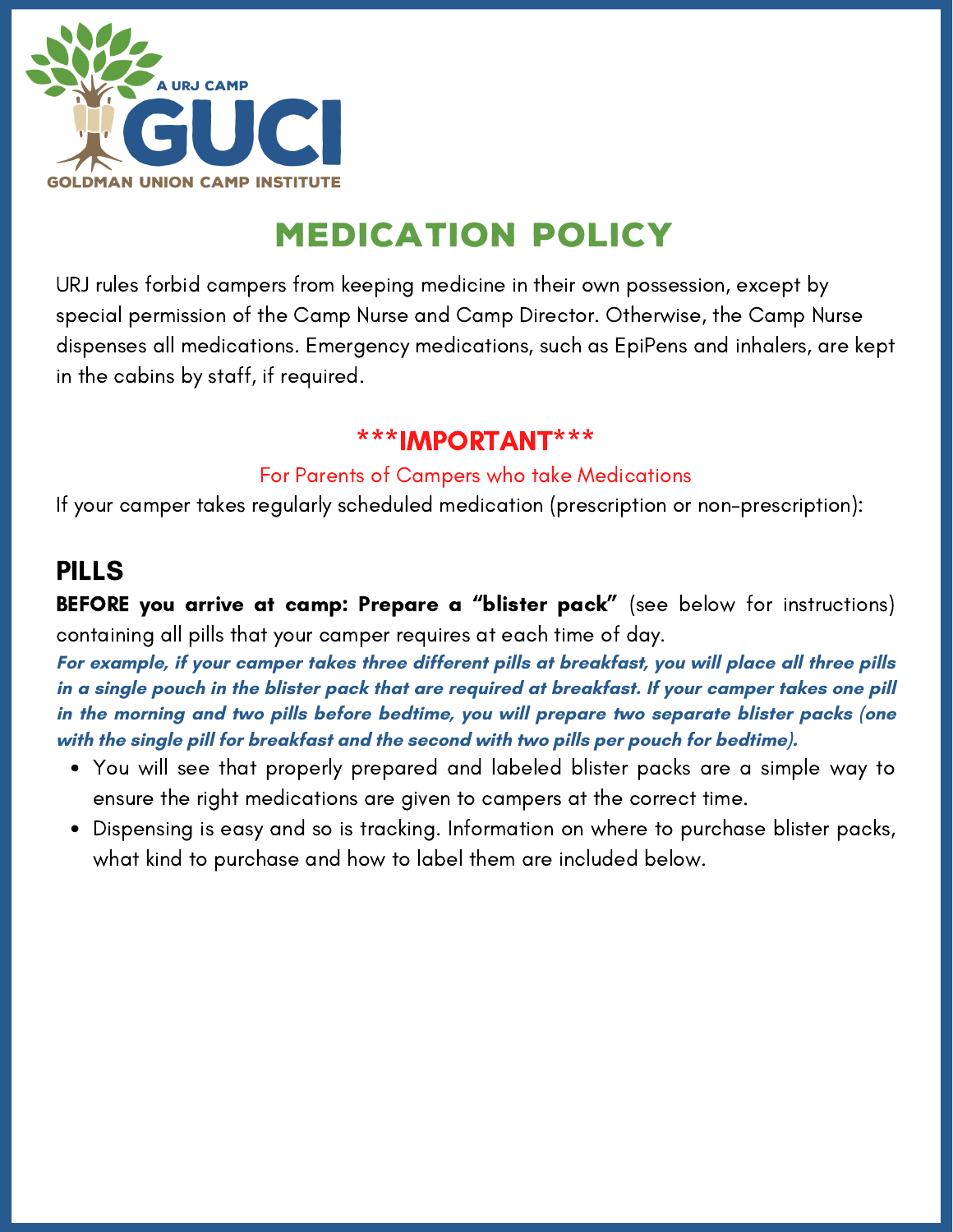

# medication policy

URJ rules forbid campers from keeping medicine in their own possession, except by special permission of the Camp Nurse and Camp Director. Otherwise, the Camp Nurse dispenses all medications. Emergency medications, such as EpiPens and inhalers, are kept in the cabins by staff, if required.

### \*\*\*IMPORTANT\*\*\*

#### For Parents of Campers who take Medications

If your camper takes regularly scheduled medication (prescription or non-prescription):

## LIQUIDS, CREAMS/OINTMENTS/POWDERS

When possible, please choose chewable or dissolvable versions of medications instead of liquids as liquids are challenging to store at camp.

- Bring any prescription to camp in their original containers (make sure each has a label with the camper's name, the name of the medication, and any dosage requirements on the packaging).
- Place each individual medication in an individual one-gallon Ziplock plastic bag and label it with
	- Your camper's name
	- Name of the medication
	- Time(s) it needs to be taken/applied on a daily basis.

Individual packaging will help us organize these medications to ensure they are given at the proper times and will allow us to separate regularly scheduled medications from those taken "as needed". If your camper takes a powder, please send the powder portioned out in labeled individual baggies (snack size or smaller).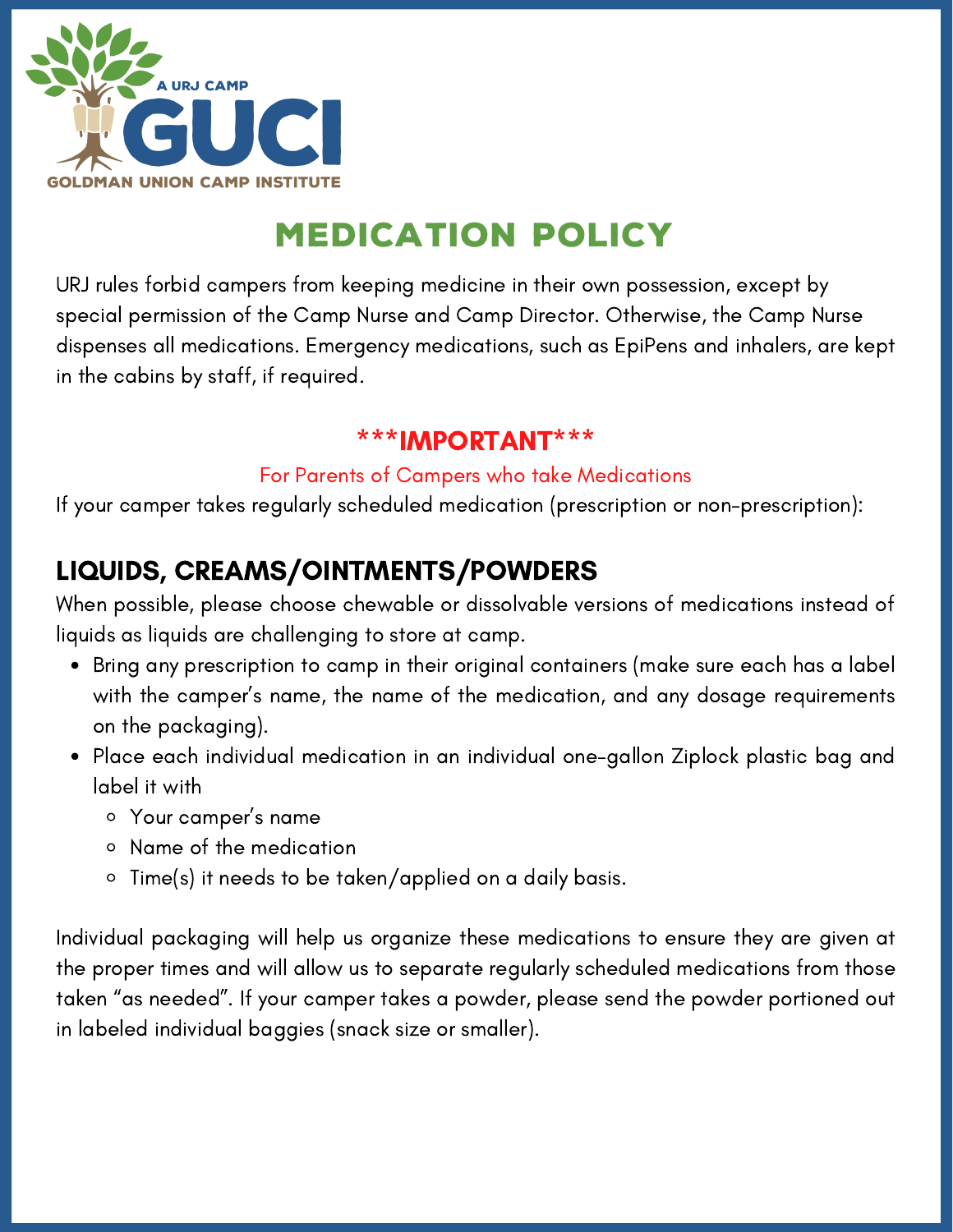

# medication policy

URJ rules forbid campers from keeping medicine in their own possession, except by special permission of the Camp Nurse and Camp Director. Otherwise, the Camp Nurse dispenses all medications. Emergency medications, such as EpiPens and inhalers, are kept in the cabins by staff, if required.

### \*\*\*IMPORTANT\*\*\*

#### For Parents of Campers who take Medications

If your camper takes regularly scheduled medication (prescription or non-prescription):

## SPECIAL CIRCUMSTANCES

If you camper requires an injection at specific times, regularly uses an inhaler, regularly uses medication that requires special handling, has an Epi-Pen, etc., please contact us at the office to discuss this so we can make the necessary arrangements. Please label all inhalers with your amper's name directly on the inhaler, not just on the box.

### AS NEEDED MEDICATION

If your camper takes any prescription or non-prescription medications on an "as needed" basis, you will bring those medications to camp in their original containers (make sure each has a label with the camper's name, the name of the medication, and any dosage requirements on the packaging). This includes pills.

Place each individual "as needed" medication in an individual one-gallon Ziplock plastic bag and label it with your camper's name, the name of the medication, and write "AS NEEDED" on the bag. This will help us greatly as we organize medications keeping daily and "as needed" medications separate.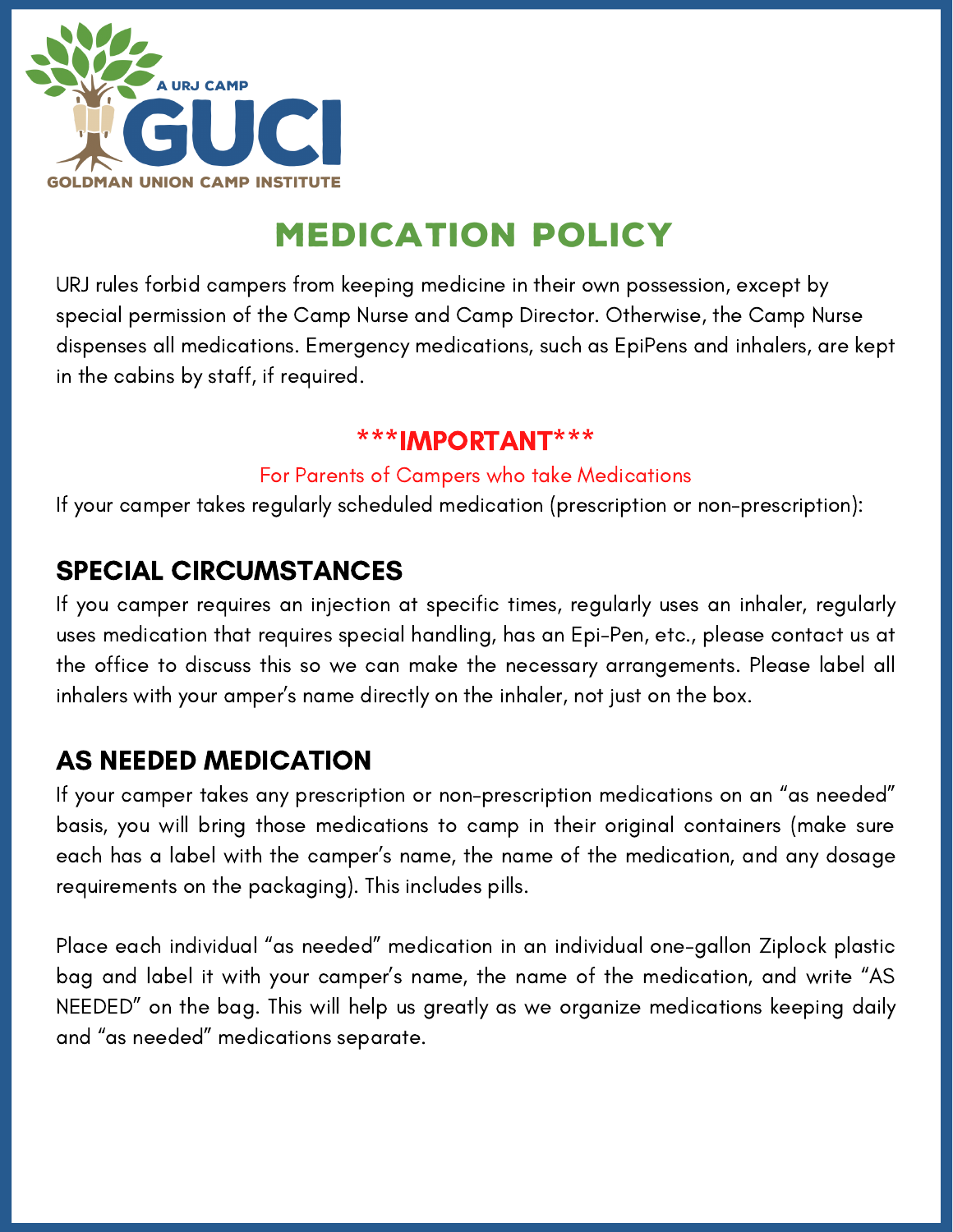

# how to blister pack medication

Step One: [Purchase](https://www.amazon.com/Refill-Weekly-Monthly-Blister-Monthly-Large/dp/B0786MN71Q/ref=sr_1_4?crid=CKCMHQHEYEN2&keywords=blister%2Bpacks%2Bfor%2Bpills&qid=1552325451&rnid=11292771011&s=gateway&sprefix=blister%2Bpack%2Caps%2C169&sr=8-4&th=1) a 31-day blister pack<sup>\*</sup> for each time of day your child takes medication(i.e., if your child takes medicine at breakfast and at bedtime, purchase two separate blister packs; if your child takes medicine at breakfast, lunch and bedtime, please purchase three separate blister packs).

**Step Two:** Label blister pack with the:

- Last Name, First Name of Camper
- Time of day for distribution (breakfast, lunch, dinner, bedtime)
- Name (s) of Medication for that time of the day

#### Example:

Nadel, Ilana Breakfast Zyrtec 10 mg

\*Please make note on the size of your camper's medication, and purchase the Extra-Large blister pack if needed.

**Step Three:** Place pills into each pack (enough for the full session)

Please pack the medication using the numbers to correspond to the date your child is at camp (i.e., if your camper arrives on July 12, the date on the blister pack you should start with is number 12). Dinner and bedtime meds will start the first day your child is at camp. Breakfast and lunch meds will start the following day.

**Step Four: Pull back the adhesive** 

**Step Five:** Press the two sides together

Step Six: Repeat for multiple meals or children (i.e., if Jane Doe takes medication at breakfast and at bedtime, she would need one blisterpack labeled for breakfast and one labeled for bedtime).

Please note: If camp is required to blister pack or otherwise organize your camper's medication on opening day, you will be charged a \$100 processing and handling fee.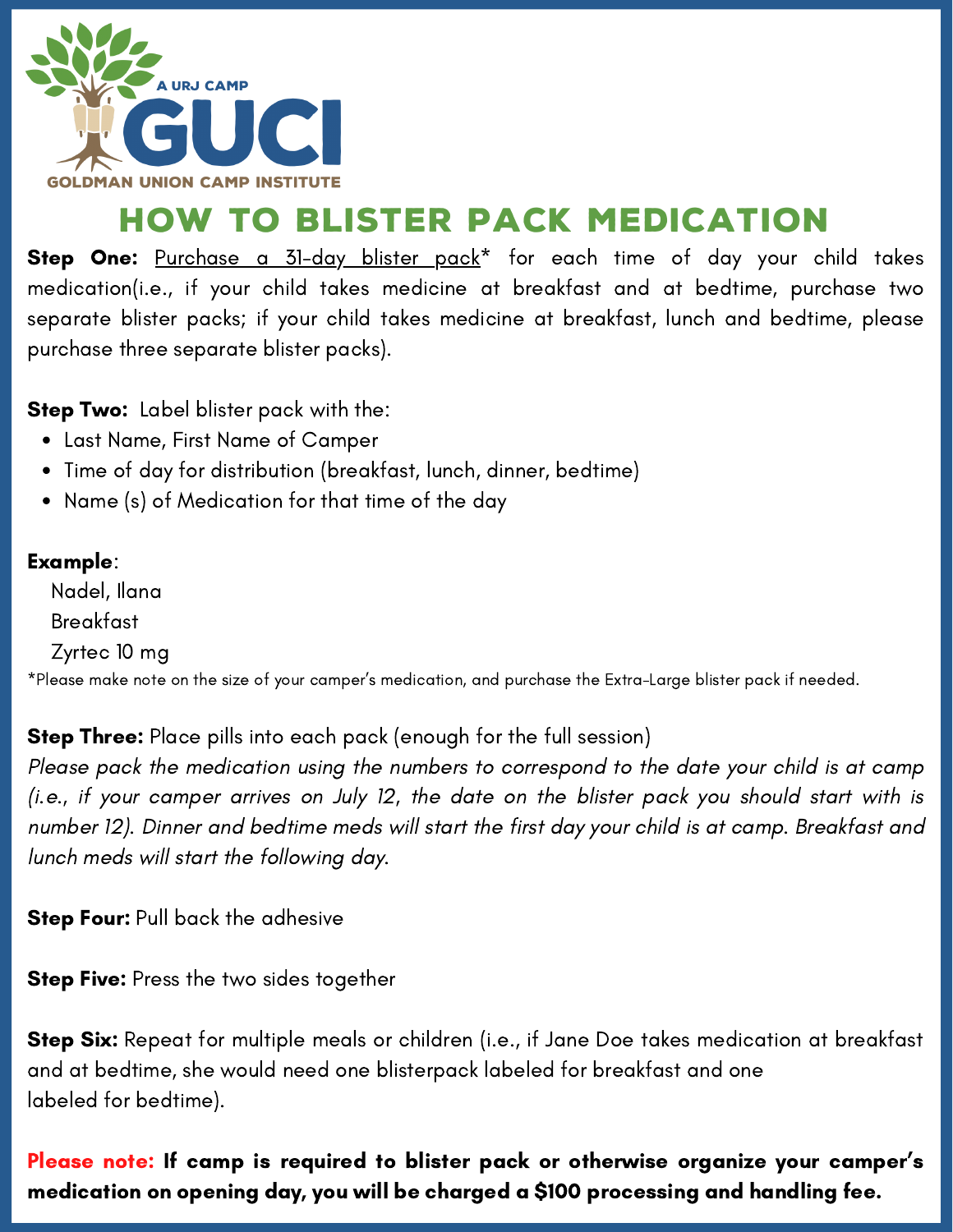

# additional information + FAQ

The camp Infirmary stocks a wide variety of over-the-counter medications that campers and staff might typically require for minor aches, pains, rashes, fevers, etc. Unless your child needs something specific, there is no need to send Advil, Tylenol, Benadryl, etc.

If you have any questions not covered below, please email **guciinfirmary@urj.org.** 

#### Frequently Asked Questions

### What if we do not have enough of a specific medication to package and prepare a full session's worth of medication for our camper?

Our preference is that you work with your physicians and insurance to obtain any authorizations to fill a full session's worth of prescription medications for your camper before camp starts. Many insurance companies will authorize a refill if they know a person's prescription will run out on a long vacation, for example.

We require that you provide camp with at least seven (7) days' worth of any prescription medication for your child on or before opening day.

If you have more than seven (7) days' worth of a prescription medication, but not a full sessions' worth, prepare what you have as directed above. Immediately upon refilling the prescription for that medication, you will need to prepare the packaging as described above and then either overnight it to camp or deliver it to our Security Gate. If you overnight medication to us, please send us an email at guci@urj.org advising us that you have sent them. We will confirm receipt.

#### Medications sent to camp should be addressed:

Goldman Union Camp Institute ATTN Infirmary 9349 Moore Road Zionsville, IN 46077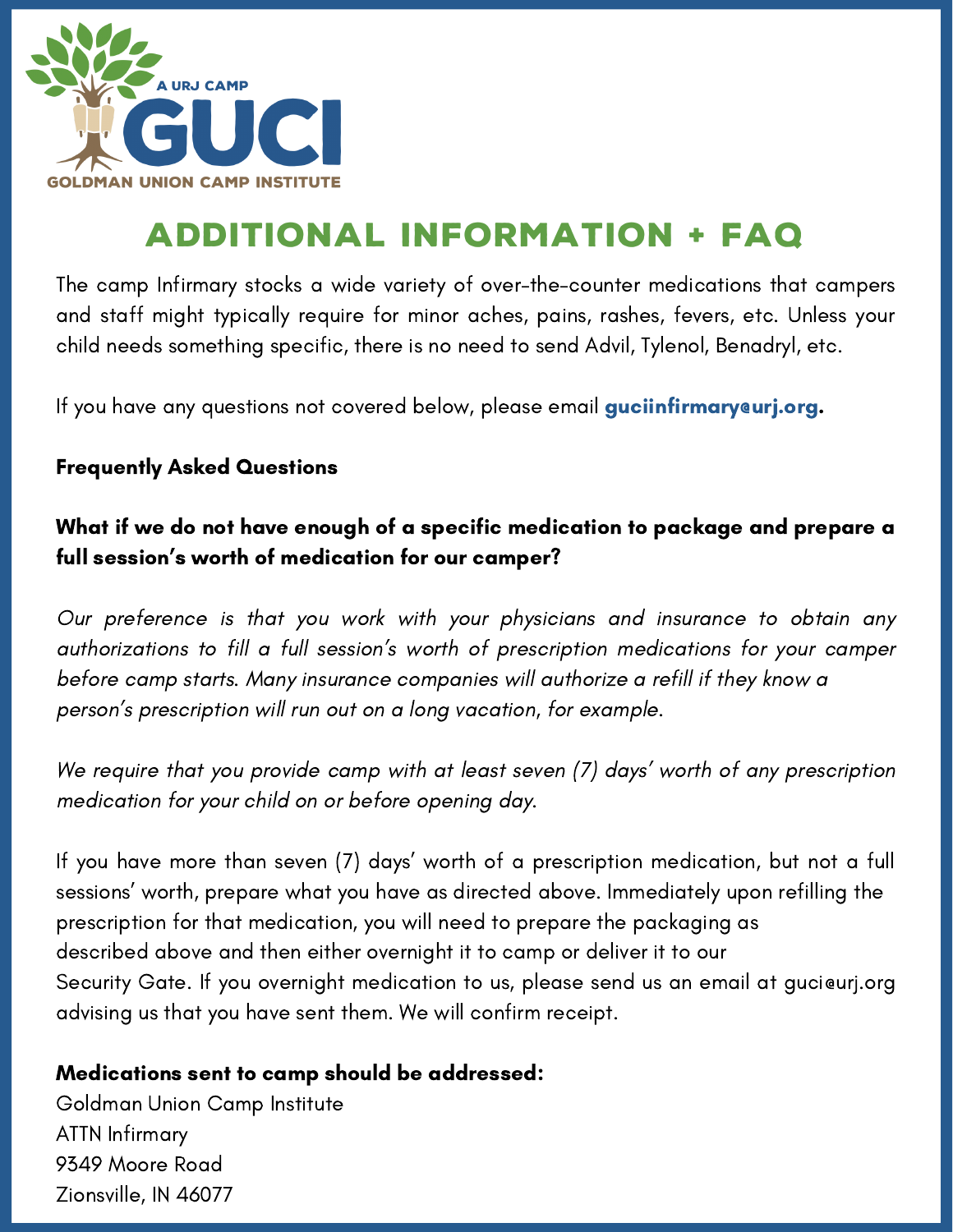

## FAQ

### Why do we have to use blister packs for daily pills but not "as needed" pills?

With approximately 400 people living on camp at any one time, there are many people taking medications at breakfast, lunch, dinner and before bedtime. Blister packing pills makes organizing and dispensing a large number of medications in a short time possible and greatly reduces the risk of error when compared to preparing individual doses. Preparation of individual doses out of pill bottles for a large number of people is extremely time consuming.

Pills taken on an "as needed" basis are stored separately from daily medications and are typically used infrequently. These medications can easily be prepared for a camper at the time of need.

#### Why do I need to send chewable or dissolvable medications instead of liquids?

Liquid medications are more challenging to store as well as dispense. With hundreds of people taking medications throughout the day, we want to serve each person as quickly and efficiently as possible.

#### Do I need to send commonly used medications for headaches, allergies, cold and flu, etc. with my camper?

No. GUCI stocks the infirmary with a number of commonly used over-the-counter medications that can be given to campers as needed by our doctor or nurses. See below for a list of commonly used over-the-counter medications that you do not need to send with your camper.